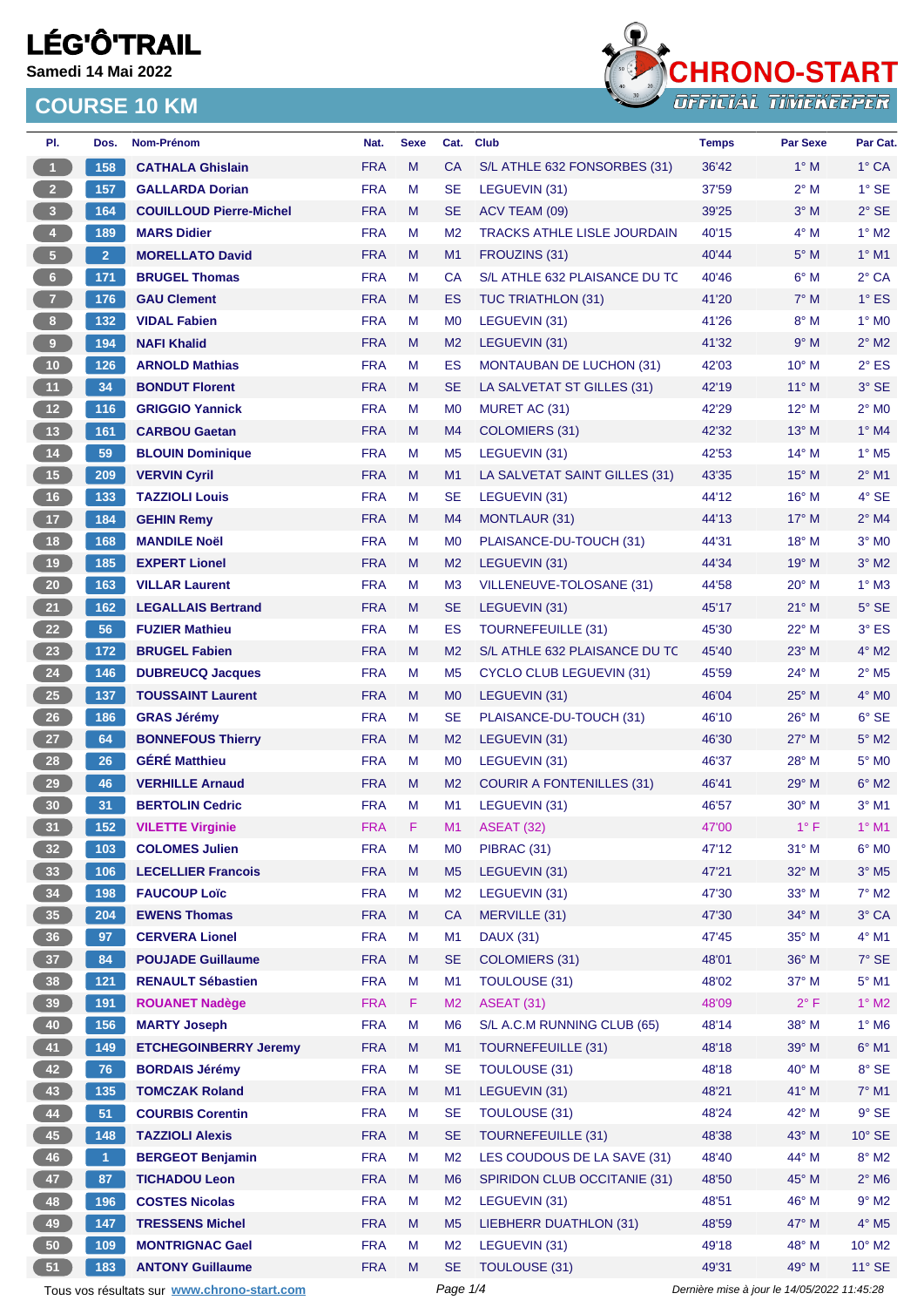**Samedi 14 Mai 2022**



| PI. | Dos.           | Nom-Prénom                                  | Nat.                     | <b>Sexe</b> | Cat.           | <b>Club</b>                    | <b>Temps</b>                                | <b>Par Sexe</b> | Par Cat.                     |  |
|-----|----------------|---------------------------------------------|--------------------------|-------------|----------------|--------------------------------|---------------------------------------------|-----------------|------------------------------|--|
| 52  | 210            | <b>DALUZEAU Antoine</b>                     | <b>FRA</b>               | M           | M1             | <b>ASEAT (31)</b>              | 49'33                                       | $50^\circ$ M    | $8^\circ$ M1                 |  |
| 53  | 114            | ** Anonymat du Participant **               | <b>FRA</b>               | M           | M1             | PLAISANCE-DU-TOUCH (31)        | 49'41                                       | $51^{\circ}$ M  | $9°$ M1                      |  |
| 54  | 141            | <b>MASSON Julian</b>                        | <b>FRA</b>               | M           | <b>SE</b>      | FONSORBES (31)                 | 49'50                                       | 52° M           | $12^{\circ}$ SE              |  |
| 55  | $\overline{4}$ | <b>LHOMME Quentin</b>                       | <b>FRA</b>               | M           | <b>SE</b>      | MARQUEFAVE (31)                | 49'56                                       | $53^\circ$ M    | $13°$ SE                     |  |
| 56  | 134            | <b>VAIN Eric</b>                            | <b>FRA</b>               | M           | M <sub>5</sub> | PIBRAC (31)                    | 50'04                                       | 54° M           | $5^\circ$ M5                 |  |
| 57  | 110            | <b>PHILIPPOT Yannick</b>                    | <b>FRA</b>               | M           | M <sub>6</sub> | AUCAMVILLE (31)                | 50'05                                       | 55° M           | $3^\circ$ M6                 |  |
| 58  | 180            | <b>DUSSAC Nicolas</b>                       | <b>FRA</b>               | M           | M <sub>0</sub> | <b>ISLE JOURDAIN (32)</b>      | 50'05                                       | 56° M           | $7^\circ$ MO                 |  |
| 59  | 181            | <b>VIRAZELS Laurent</b>                     | <b>FRA</b>               | M           | M <sub>2</sub> | LEGUEVIN (31)                  | 50'14                                       | 57° M           | $11^{\circ}$ M2              |  |
| 60  | 107            | <b>FILLOUZEAU Amélie</b>                    | <b>FRA</b>               | F.          | <b>SE</b>      | LEGUEVIN (31)                  | 50'29                                       | $3^{\circ}$ F   | $1^\circ$ SE                 |  |
| 61  | 203            | <b>EWENS David</b>                          | <b>FRA</b>               | M           | M <sub>2</sub> | MERVILLE (31)                  | 50'39                                       | 58° M           | $12^{\circ}$ M2              |  |
| 62  | 100            | <b>ODORICO Jeremy</b>                       | <b>FRA</b>               | M           | M <sub>0</sub> | LEGUEVIN (31)                  | 50'42                                       | 59° M           | 8° MO                        |  |
| 63  | 170            | <b>CLARAZ Sylvain</b>                       | <b>FRA</b>               | M           | <b>SE</b>      | <b>DAUX (31)</b>               | 50'44                                       | $60^\circ$ M    | $14^\circ$ SE                |  |
| 64  | 207            | <b>DELTORT Liluan</b>                       | <b>FRA</b>               | M           | M <sub>2</sub> | <b>MACADAM COLOMIERS (31)</b>  | 50'50                                       | 61° M           | $13^\circ$ M2                |  |
| 65  | 187            | <b>GABRIEL Calmont</b>                      | <b>FRA</b>               | M           | <b>SE</b>      | <b>TOULOUSE (31)</b>           | 50'55                                       | $62^{\circ}$ M  | $15^\circ$ SE                |  |
| 66  | 201            | <b>PLANTIN Killian</b>                      | <b>FRA</b>               | M           | <b>ES</b>      | <b>BRAX (31)</b>               | 51'04                                       | $63^\circ$ M    | $4^\circ$ ES                 |  |
| 67  | 174            | <b>RULLEAU Charlie</b>                      | <b>FRA</b>               | м           | M <sub>2</sub> | LEGUEVIN (31)                  | 51'05                                       | $64^{\circ}$ M  | 14° M2                       |  |
| 68  | 216            | <b>PECH Bernard</b>                         | <b>FRA</b>               | M           | M <sub>6</sub> | SA TOULOUSE UC (31)            | 51'07                                       | 65° M           | $4^\circ$ M6                 |  |
| 69  | 68             | <b>DURIAVIG Nicolas</b>                     | <b>FRA</b>               | M           | M <sub>0</sub> | LASSERRE (31)                  | 51'33                                       | $66^{\circ}$ M  | $9°$ M <sub>0</sub>          |  |
| 70  | 104            | <b>BATALLA Franck</b>                       | <b>FRA</b>               | M           | M <sub>2</sub> | LEGUEVIN (31)                  | 51'33                                       | $67^\circ$ M    | 15° M2                       |  |
| 71  | 79             | <b>TROST Marc</b>                           | <b>FRA</b>               | M           | M <sub>1</sub> | LEGUEVIN (31)                  | 51'46                                       | $68^{\circ}$ M  | $10^{\circ}$ M1              |  |
| 72  | 83             | <b>WALKER Mark</b>                          | <b>FRA</b>               | M           | M <sub>3</sub> | <b>MONTAIGUT SUR SAVE (31)</b> | 51'57                                       | 69° M           | $2°$ M3                      |  |
| 73  | 89             | <b>BARTHAS Philippe</b>                     | <b>FRA</b>               | M           | M4             | TOULOUSE (31)                  | 52'15                                       | $70^\circ$ M    | $3°$ M4                      |  |
| 74  | 179            | <b>MATHY Nicolas</b>                        | <b>FRA</b>               | M           | M1             | LEGUEVIN (31)                  | 52'23                                       | 71° M           | $11^{\circ}$ M1              |  |
| 75  | 99             | <b>LAURENS Lilian</b>                       | <b>FRA</b>               | M           | M <sub>2</sub> | LEGUEVIN (31)                  | 52'30                                       | 72° M           | $16^{\circ}$ M2              |  |
| 76  | 3 <sup>2</sup> | <b>LAURENT Xavier</b>                       | <b>FRA</b>               | M           | M <sub>2</sub> | LEGUEVIN (31)                  | 52'41                                       | $73^\circ$ M    | $17^\circ$ M2                |  |
| 77  | 182            | <b>MILLAN Dominique</b>                     | <b>FRA</b>               | M           | M <sub>4</sub> | PIBRAC (31)                    | 52'41                                       | $74^{\circ}$ M  | $4^\circ$ M4                 |  |
| 78  | 127            | <b>BOISSIER Thierry</b>                     | <b>FRA</b>               | M           | M4             | LEGUEVIN (31)                  | 52'44                                       | $75^\circ$ M    | $5^\circ$ M4                 |  |
| 79  | 167            | <b>OFFER Didier</b>                         | <b>FRA</b>               | M           | M <sub>3</sub> | LEGUEVIN (31)                  | 52'46                                       | 76° M           | $3°$ M $3$                   |  |
| 80  | 88             | <b>DAL PRA Damien</b>                       | <b>FRA</b>               | M           | M <sub>0</sub> | LEGUEVIN (31)                  | 52'58                                       | 77° M           | 10° M0                       |  |
| 81  | 205            | <b>TISNES Elisabeth</b>                     | <b>FRA</b>               | F.          | M1             | LEGUEVIN (31)                  | 53'20                                       | $4^{\circ}$ F   | $2^{\circ}$ M1               |  |
| 82) | 215            | <b>BARBIER Rémy</b>                         | <b>FRA</b>               | M           |                | M0 LEGUEVIN (31)               | 53'31                                       | 78° M           | $11^{\circ}$ MO              |  |
| 83  | 195            | ** Anonymat du Participant **               | <b>FRA</b>               | F.          | M <sub>2</sub> | LAPEYROUSE-FOSSAT (31)         | 53'41                                       | $5^{\circ}$ F   | $2^{\circ}$ M2               |  |
| 84  | 192            | <b>OLIVAN Bertrand</b>                      | <b>FRA</b>               | M           | M <sub>5</sub> | <b>SAINT LOUP CAMMAS (31)</b>  | 53'42                                       | 79° M           | $6^\circ$ M5                 |  |
| 85  | 144            | <b>RICHARD Christophe</b>                   | <b>FRA</b>               | M           | M3             | PIBRAC (31)                    | 53'52                                       | 80° M           | $4^\circ$ M3                 |  |
| 86  | 155            | <b>PARRO Jean Philippe</b>                  | <b>FRA</b>               | M           | M3             | LE CONFIT C'EST PAS GRAS (31)  | 53'55                                       | 81° M           | $5^\circ$ M3                 |  |
| 87  | 117            | <b>TICHADOU Andre</b>                       | <b>FRA</b>               | M           | M <sub>6</sub> | TOULOUSE (31)                  | 53'56                                       | 82° M           | $5^\circ$ M6                 |  |
| 88  | 165            | <b>ROUX Jeremy</b>                          | <b>FRA</b>               | M           | M1             | <b>BRAX (31)</b>               | 53'59                                       | 83° M           | 12° M1                       |  |
| 89  | 130            | <b>SANSUS Stéphane</b>                      | <b>FRA</b>               | M           | M4             | LEGUEVIN (31)                  | 54'12                                       | 84° M           | $6^\circ$ M4                 |  |
| 90  | 124            | <b>CHAUSSERIE-LAPREE Louis</b>              | <b>FRA</b>               | M           | <b>SE</b>      | MONDONVILLE (31)               | 54'16                                       | 85° M           | 16° SE                       |  |
| 91  | 63             | <b>PULL Manon</b>                           | <b>FRA</b>               | F           | <b>SE</b>      | MONDONVILLE (31)               | 54'16                                       | $6^{\circ}$ F   | $2°$ SE                      |  |
| 92  | 30             | <b>DECORMEILLE Thibaud</b>                  | <b>FRA</b>               | M           | M <sub>2</sub> | LEGUEVIN (31)                  | 54'23                                       | 86° M           | 18° M2                       |  |
| 93  | 154            | <b>FADELLI Christine</b>                    | <b>FRA</b>               | F.          | M <sub>6</sub> | AC AUCH (32)                   | 54'38                                       | $7^\circ$ F     | $1^\circ$ M6                 |  |
| 94  | 72             | <b>RENARD Timothe</b>                       | <b>FRA</b>               | M           | ES             | LEGUEVIN (31)                  | 54'48                                       | 87° M           | $5^{\circ}$ ES               |  |
| 95  | 199            | <b>RIBUL CONTE Clément</b>                  | <b>FRA</b>               | М           | M <sub>0</sub> | <b>BRAX (31)</b>               | 55'07                                       | 88° M           | 12° MO                       |  |
| 96  | 28             | <b>LOMAS Andrew</b>                         | <b>FRA</b>               | M           | M3             | LEGUEVIN (31)                  | 55'16                                       | 89° M           | $6^\circ$ M3                 |  |
| 97  | 136            | <b>BROUAT Benoit</b>                        | <b>FRA</b>               | M           | M1             | TOULOUSE (31)                  | 55'23                                       | 90° M           | 13° M1                       |  |
| 98  | 75             | <b>VOISIN Stephane</b>                      | <b>FRA</b>               | M           | M1             | LHERM (31)                     | 55'33                                       | 91° M           | 14° M1                       |  |
| 99  |                | <b>ROUJEAN Laurent</b>                      | <b>FRA</b>               |             | M <sub>3</sub> | <b>COLOMIERS (31)</b>          | 55'40                                       | 92° M           | $7^\circ$ M3                 |  |
| 100 | 118<br>101     | <b>LAMY Véronique</b>                       | <b>FRA</b>               | M<br>F.     | M <sub>0</sub> | LEGUEVIN (31)                  | 55'40                                       | $8^{\circ}$ F   | $1^\circ$ MO                 |  |
|     |                |                                             |                          |             |                |                                |                                             |                 |                              |  |
| 101 | 96             | <b>HUBERT Thierry</b>                       | <b>FRA</b><br><b>FRA</b> | M           | M <sub>4</sub> | RAZENGUES (32)                 | 55'47<br>55'59                              | 93° M<br>9° F   | $7^\circ$ M4<br>$1^\circ$ ES |  |
| 102 | 86             | <b>KRZYZANOWSKY Laura</b>                   |                          | F.          | ES             | LEGUEVIN (31)                  |                                             |                 |                              |  |
|     |                | Tous vos résultats sur www.chrono-start.com |                          |             | Page 2/4       |                                | Dernière mise à jour le 14/05/2022 11:45:28 |                 |                              |  |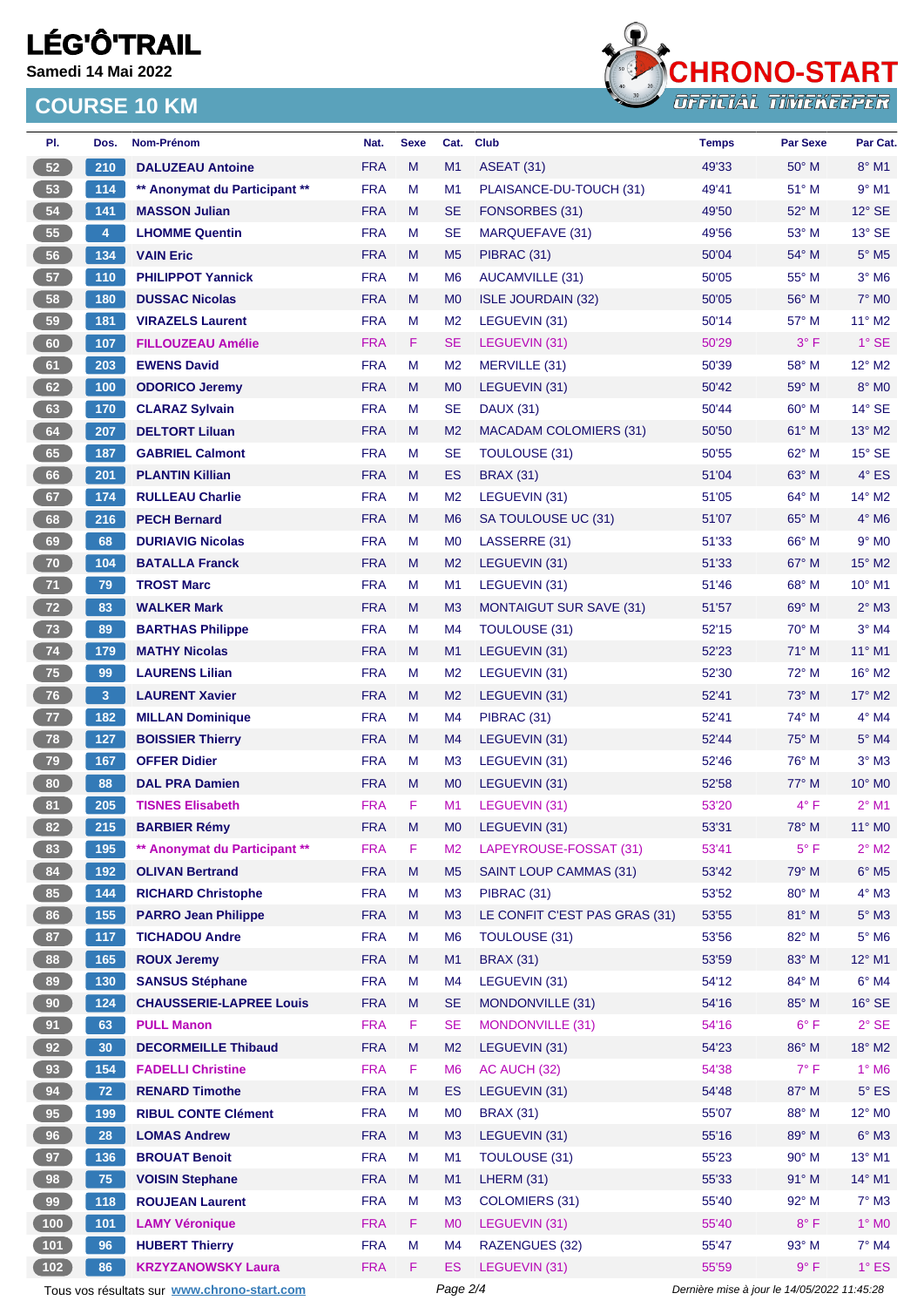**Samedi 14 Mai 2022**



| PI.                                        | Dos.           | Nom-Prénom                                  | Nat.                     | <b>Sexe</b> | Cat.                             | <b>Club</b>                        | <b>Temps</b>                                | Par Sexe                 | Par Cat.                    |  |
|--------------------------------------------|----------------|---------------------------------------------|--------------------------|-------------|----------------------------------|------------------------------------|---------------------------------------------|--------------------------|-----------------------------|--|
| 103                                        | 125            | <b>KRZYZANOWSKY Florian</b>                 | <b>FRA</b>               | M           | <b>JU</b>                        | LEGUEVIN (31)                      | 55'59                                       | $94^\circ$ M             | $1^\circ$ JU                |  |
| $\boxed{104}$                              | 70             | <b>NEGRE Christophe</b>                     | <b>FRA</b>               | М           | M <sub>1</sub>                   | LEGUEVIN (31)                      | 56'27                                       | $95^{\circ}$ M           | $15^{\circ}$ M1             |  |
| 105                                        | 178            | <b>SAUNIER Vincent</b>                      | <b>FRA</b>               | M           | M <sub>2</sub>                   | <b>COLOMIERS (31)</b>              | 56'47                                       | 96° M                    | 19° M2                      |  |
| 106                                        | 48             | <b>BENNEHARD Franck</b>                     | <b>FRA</b>               | М           | M <sub>2</sub>                   | COQ LEGUEVINOIS (31)               | 57'16                                       | 97° M                    | 20° M2                      |  |
| 107                                        | 122            | <b>LEFEVRE Martine</b>                      | <b>FRA</b>               | F.          | M4                               | MURET AC (31)                      | 57'29                                       | $10^{\circ}$ F           | $1°$ M4                     |  |
| 108                                        | 123            | <b>LEFEVRE Bruno</b>                        | <b>FRA</b>               | M           | M <sub>5</sub>                   | PORTET ATHLETIC CLUB (31)          | 57'29                                       | 98° M                    | $7°$ M <sub>5</sub>         |  |
| 109                                        | 36             | <b>BOUCHARA Chrystelle</b>                  | <b>FRA</b>               | F.          | M <sub>2</sub>                   | <b>COURIR A FONTENILLES (31)</b>   | 57'32                                       | $11^{\circ}$ F           | $3°$ M2                     |  |
| 110                                        | 71             | <b>PIRO Carole</b>                          | <b>FRA</b>               | F           | M <sub>2</sub>                   | PIBRAC (31)                        | 57'41                                       | $12^{\circ}$ F           | $4^\circ$ M2                |  |
| $\overline{111}$                           | 206            | <b>ANDRIANJAKA Lala</b>                     | <b>FRA</b>               | M           | M <sub>0</sub>                   | <b>MURET (31)</b>                  | 57'43                                       | $99^\circ$ M             | $13^\circ$ MO               |  |
| $\boxed{112}$                              | 42             | <b>DAVID Nathanael</b>                      | <b>FRA</b>               | M           | M <sub>2</sub>                   | <b>BRAX (31)</b>                   | 57'48                                       | 100° M                   | $21^{\circ}$ M2             |  |
| 113                                        | 80             | <b>DE SAILLY Alexandre</b>                  | <b>FRA</b>               | M           | M <sub>2</sub>                   | LEGUEVIN (31)                      | 57'55                                       | $101^\circ$ M            | $22^{\circ}$ M2             |  |
| $114$                                      | 29             | <b>COSTANZO Beatrice</b>                    | <b>FRA</b>               | F.          | M <sub>6</sub>                   | LEGUEVIN (31)                      | 58'05                                       | $13^{\circ}$ F           | $2^{\circ}$ M6              |  |
| (115)                                      | 47             | <b>MASDUPUY Carole</b>                      | <b>FRA</b>               | F.          | M <sub>2</sub>                   | <b>COURIR A FONTENILLES (31)</b>   | 58'14                                       | $14^{\circ}$ F           | $5^\circ$ M2                |  |
| $116$                                      | 143            | <b>CIPRIAN Henri</b>                        | <b>FRA</b>               | M           | M <sub>5</sub>                   | S/L LAURAGAIS ATHLE CASTELN.       | 58'49                                       | 102° M                   | 8° M5                       |  |
| $117$                                      | 90             | <b>PEREZ Thierry</b>                        | <b>FRA</b>               | M           | M4                               | CUGNAUX (31)                       | 59'04                                       | $103^\circ$ M            | 8° M4                       |  |
| $\boxed{118}$                              | 92             | <b>AVEZAC Aurélie</b>                       | <b>FRA</b>               | F.          | M <sub>0</sub>                   | LEGUEVIN (31)                      | 59'11                                       | $15^{\circ}$ F           | $2^{\circ}$ MO              |  |
| (119)                                      | 38             | <b>CASSE Audrey</b>                         | <b>FRA</b>               | F.          | M <sub>0</sub>                   | VILLENEUVE-TOLOSANE (31)           | 59'19                                       | $16^{\circ}$ F           | $3°$ MO                     |  |
| $120$                                      | 190            | <b>CALMONT Alain</b>                        | <b>FRA</b>               | M           | M <sub>5</sub>                   | PIBRAC (31)                        | 59'27                                       | 104° M                   | $9°$ M <sub>5</sub>         |  |
| $121$                                      | 105            | <b>MARY Claude-Michel</b>                   | <b>FRA</b>               | M           | M <sub>5</sub>                   | <b>MURET (31)</b>                  | 59'40                                       | 105° M                   | $10^{\circ}$ M <sub>5</sub> |  |
| $122$                                      | 128            | <b>DZIAMBOR Elmar</b>                       | <b>GER</b>               | м           | M <sub>5</sub>                   | <b>CORNEBARRIEU (31)</b>           | 1h00'01                                     | $106^\circ$ M            | $11^{\circ}$ M <sub>5</sub> |  |
| 123                                        | 197            | <b>BLANDINIERES Thibaud</b>                 | <b>FRA</b>               | M           | <b>SE</b>                        | LEVALLOIS PERRET (92)              | 1h00'04                                     | 107° M                   | $17^\circ$ SE               |  |
| 124                                        | 8 <sup>1</sup> | <b>ANDRIANJAKA Andry</b>                    | <b>FRA</b>               | м           | M <sub>0</sub>                   | CAHORS (46)                        | 1h00'04                                     | $108^\circ$ M            | $14^{\circ}$ MO             |  |
| $125$                                      | 98             | <b>CECCHINI Guy Jean</b>                    | <b>FRA</b>               | M           | M <sub>5</sub>                   | LEGUEVIN (31)                      | 1h00'09                                     | $109^\circ$ M            | 12° M5                      |  |
| $126$                                      | 62             | <b>MARASCA Lisa</b>                         | <b>FRA</b>               | F           | SE                               | <b>TOULOUSE (31)</b>               | 1h00'28                                     | $17^{\circ}$ F           | 3° SE                       |  |
| 127                                        | 13             | <b>MARRY Franck</b>                         | <b>FRA</b>               | M           | M1                               | LEGUEVIN (31)                      | 1h00'40                                     | $110^{\circ}$ M          | 16° M1                      |  |
| 128                                        | 85             | <b>POUX Jerome</b>                          | <b>FRA</b>               | М           | M <sub>3</sub>                   | LEGUEVIN (31)                      | 1h00'42                                     | $111^\circ$ M            | $8^\circ$ M3                |  |
| 129                                        | 6 <sup>1</sup> | <b>PELLETIER Arthur</b>                     | <b>FRA</b>               | M           | <b>SE</b>                        | LEGUEVIN (31)                      | 1h00'46                                     | $112^{\circ}$ M          | 18° SE                      |  |
| (130)                                      | 193            | <b>PIGEON Sandra</b>                        | <b>FRA</b>               | F.          | M <sub>0</sub>                   | <b>TRACKS ATHLE LISLE JOURDAIN</b> | 1h00'54                                     | $18^{\circ}$ F           | $4^\circ$ MO                |  |
| $\begin{array}{c} \boxed{131} \end{array}$ | 60             | <b>GONZALEZ Alexandre</b>                   | <b>FRA</b>               | M           | M1                               | LEGUEVIN (31)                      | 1h00'56                                     | $113^\circ$ M            | 17° M1                      |  |
| 132                                        | 160            | <b>JEANNETON Laurence</b>                   | <b>FRA</b>               | F           | M <sub>3</sub>                   | <b>MERVILLE TRAIL (82)</b>         | 1h01'13                                     | $19°$ F                  | $1^\circ$ M3                |  |
| (133)                                      | 102            | <b>JACQUET Sébastien</b>                    | <b>FRA</b>               | M           | M <sub>2</sub>                   | <b>BADMINTON DE FONSORBES (31)</b> | 1h01'25                                     | 114° M                   | $23^\circ$ M2               |  |
|                                            | 66             | <b>FRIED Caroline</b>                       | <b>FRA</b>               | F           | M <sub>3</sub>                   | <b>TOURNEFEUILLE (31)</b>          | 1h01'36                                     | $20^{\circ}$ F           | $2^{\circ}$ M3              |  |
| 135                                        | 14             | <b>CARON Gregory</b>                        | <b>FRA</b>               | M           | M <sub>2</sub>                   | MONDONVILLE (31)                   | 1h01'46                                     | $115^\circ$ M            | 24° M2                      |  |
| $136$                                      | 19             | <b>MASSON Linda</b>                         | <b>FRA</b>               | F           | M <sub>3</sub>                   | LEGUEVIN (31)                      | 1h01'46                                     | 21° F                    | $3°$ M3                     |  |
| $\sqrt{137}$                               | 150            | <b>PELLAERS François</b>                    | <b>FRA</b>               | M           | M4                               | PIBRAC (31)                        | 1h01'59                                     | $116^\circ$ M            | $9°$ M4                     |  |
| $138$                                      | 58             | ** Anonymat du Participant **               | <b>FRA</b>               | F.          | M <sub>0</sub>                   | LEGUEVIN (31)                      | 1h02'14                                     | $22^{\circ}$ F           | $5^\circ$ MO                |  |
| $139$                                      | 94             | <b>KOLECKAR Cynthia</b>                     | <b>FRA</b>               | F.          | <b>SE</b>                        | <b>TUC TRIATHLON (31)</b>          | 1h02'14                                     | $23^{\circ}$ F           | 4° SE                       |  |
| 140                                        | 57             | <b>MAGNABAL Matthieu</b>                    | <b>FRA</b>               | M           | M <sub>1</sub>                   | LEGUEVIN (31)                      | 1h02'15                                     | $117^\circ$ M            | 18° M1                      |  |
| $\begin{array}{c} \boxed{141} \end{array}$ | 95             | <b>CRATTELET Jonathan</b>                   | <b>FRA</b>               | M           | M <sub>0</sub>                   | <b>TUC TRIATHLON (31)</b>          | 1h02'15                                     | $118^\circ$ M            | 15° MO                      |  |
| $142$                                      | 40             | <b>VITRICE Fabienne</b>                     | <b>FRA</b>               | F.          | M <sub>3</sub>                   | <b>FONTENILLES (31)</b>            | 1h02'22                                     | $24^{\circ}$ F           | $4^\circ$ M3                |  |
| 143                                        | $142$          | <b>MALVAUX Didier</b>                       | <b>FRA</b>               | M           | M4                               | AUSSONNE (31)                      | 1h02'23                                     | 119° M                   | 10° M4                      |  |
| $\begin{array}{c} \hline 144 \end{array}$  | 200            | <b>HOOREMAN Anne-Marie</b>                  | <b>FRA</b>               | F           | M <sub>5</sub>                   | AUSSONNE (31)                      | 1h02'45                                     | $25^{\circ}$ F           | $1^\circ$ M <sub>5</sub>    |  |
| 145                                        | 25             | <b>BOZEC Arnaud</b>                         | <b>FRA</b>               | M           | M <sub>2</sub>                   | RAMONVILLE (31)                    | 1h03'13                                     | 120° M                   | 25° M2                      |  |
| 146                                        | 43             | <b>CASAOS Adrien</b>                        | <b>FRA</b>               | M           | <b>JU</b>                        | <b>BASKET COLOMIERS (31)</b>       | 1h03'27                                     | $121^\circ$ M            | $2^{\circ}$ JU              |  |
|                                            | 44             |                                             |                          | M           |                                  |                                    |                                             |                          |                             |  |
| $147$<br>148                               | 52             | <b>CASAOS Alain</b><br><b>PHILIP Audrey</b> | <b>FRA</b><br><b>FRA</b> | F           | M <sub>2</sub><br>M <sub>0</sub> | LEGUEVIN (31)<br>LEGUEVIN (31)     | 1h03'27<br>1h03'36                          | 122° M<br>$26^{\circ}$ F | 26° M2<br>$6^\circ$ MO      |  |
|                                            | 173            |                                             | <b>FRA</b>               | F.          | M <sub>0</sub>                   | LEGUEVIN (31)                      | 1h03'50                                     | $27^{\circ}$ F           | <b>7° MO</b>                |  |
| (149)                                      |                | <b>BEURRIER Camille</b>                     |                          |             |                                  |                                    |                                             |                          |                             |  |
| $150$                                      | 82             | <b>MORHAIN Marie-Christine</b>              | <b>FRA</b>               | F           | M <sub>3</sub>                   | <b>BRAX (31)</b>                   | 1h04'11                                     | 28°F                     | $5^\circ$ M3                |  |
| (151)                                      | 18             | <b>LACAILLE Christine</b>                   | <b>FRA</b>               | F           | M1                               | LEGUEVIN (31)                      | 1h04'18                                     | $29^{\circ}$ F           | $3°$ M1                     |  |
| $152$                                      | 67             | <b>LALLIAUME Elodie</b>                     | <b>FRA</b>               | F           | M <sub>0</sub>                   | LEGUEVIN (31)                      | 1h04'23                                     | $30^\circ$ F             | 8° MO                       |  |
| 153                                        | 50             | <b>GARROS Alexandre</b>                     | <b>FRA</b>               | M           | M1                               | <b>BRAX (31)</b>                   | 1h04'23                                     | $123^\circ$ M            | 19° M1                      |  |
|                                            |                | Tous vos résultats sur www.chrono-start.com |                          |             | Page 3/4                         |                                    | Dernière mise à jour le 14/05/2022 11:45:28 |                          |                             |  |